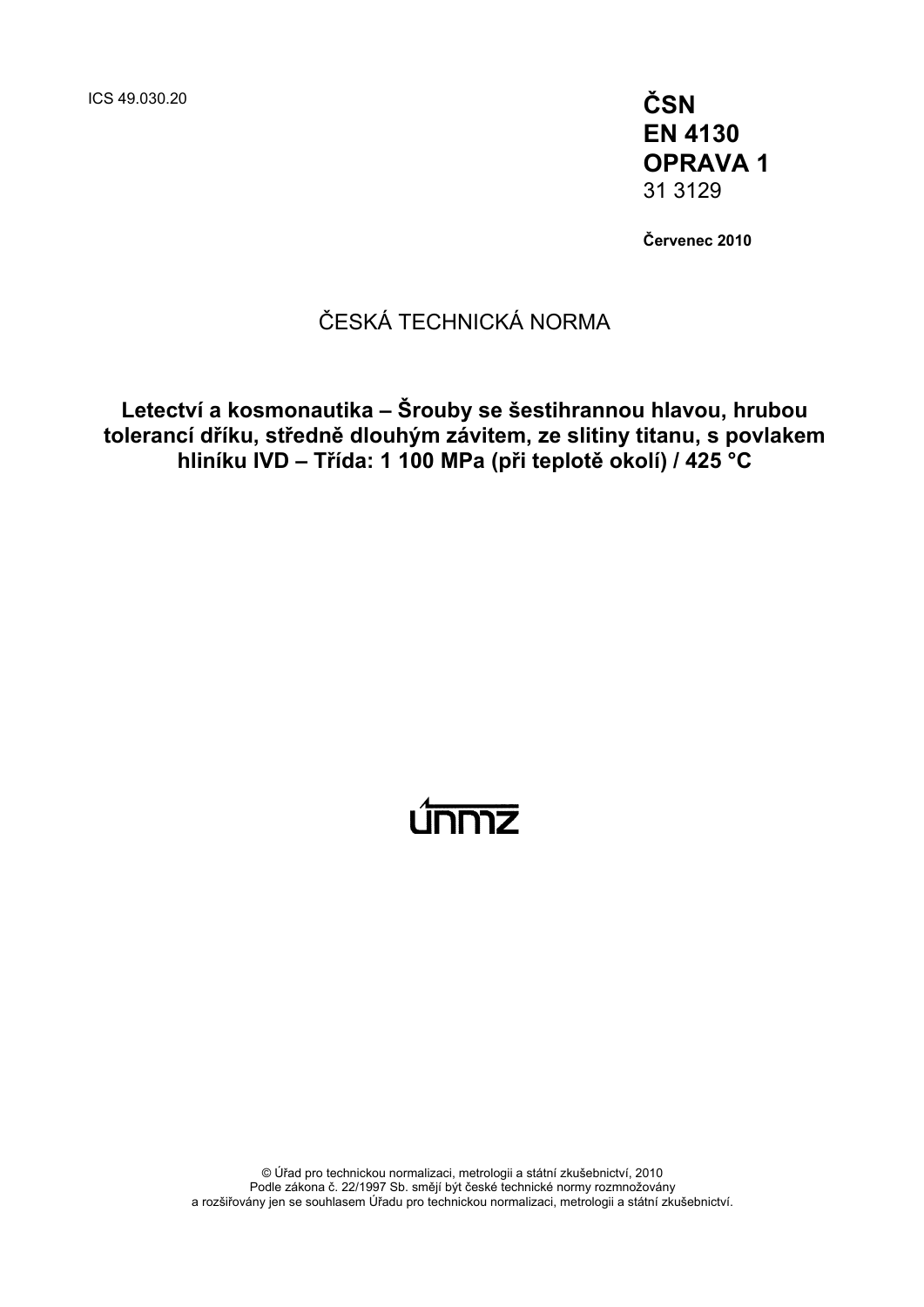# EUROPEAN STANDARD NORME EUROPÉENNE

EUROPÄISCHE NORM

## **EN 4130:2009/AC**

 April 2010 Avril 2010 April 2010

**ICS** 49.030.20

English version Version Française Deutsche Fassung

 Aerospace series - Bolts, normal hexagonal head, coarse tolerance normal shank, medium length thread, in titanium alloy, aluminium IVD coated - Classification: 1 100 MPa (at ambient temperature) / 425 °C

Série aérospatiale - Vis à tête hexagonale normale, tige normale à tolérance large, filetage moyen, en alliage de titane, revêtues aluminium IVD - Classification: 1 100 MPa (à température ambiante) / 425 °C

Luft- und Raumfahrt - Sechskantschrauben, mit mittlerer Gewindelänge, aus Titanlegierung, Aluminium-IVD-beschichtet - Klasse: 1 100 MPa (bei Raumtemperatur) / 425 °C

This corrigendum becomes effective on 28 April 2010 for incorporation in the three official language versions of the EN.

Ce corrigendum prendra effet le 28 avril 2010 pour incorporation dans les trois versions linguistiques officielles de la EN.

Die Berichtigung tritt am 28.April 2010 zur Einarbeitung in die drei offiziellen Sprachfassungen der EN in Kraft.



EUROPEAN COMMITTEE FOR STANDARDIZATION COMITÉ EUROPÉEN DE NORMALISATION EUROPÄISCHES KOMITEE FÜR NORMUNG

**Management Centre: Avenue Marnix 17, B-1000 Brussels** 

© 2010 CEN All rights of exploitation in any form and by any means reserved worldwide for CEN national Members. Tous droits d'exploitation sous quelque forme et de quelque manière que ce soit réservés dans le monde entier aux membres nationaux du CEN. Alle Rechte der Verwertung, gleich in welcher Form und in welchem Verfahren, sind weltweit den nationalen Mitgliedern

von CEN vorbehalten.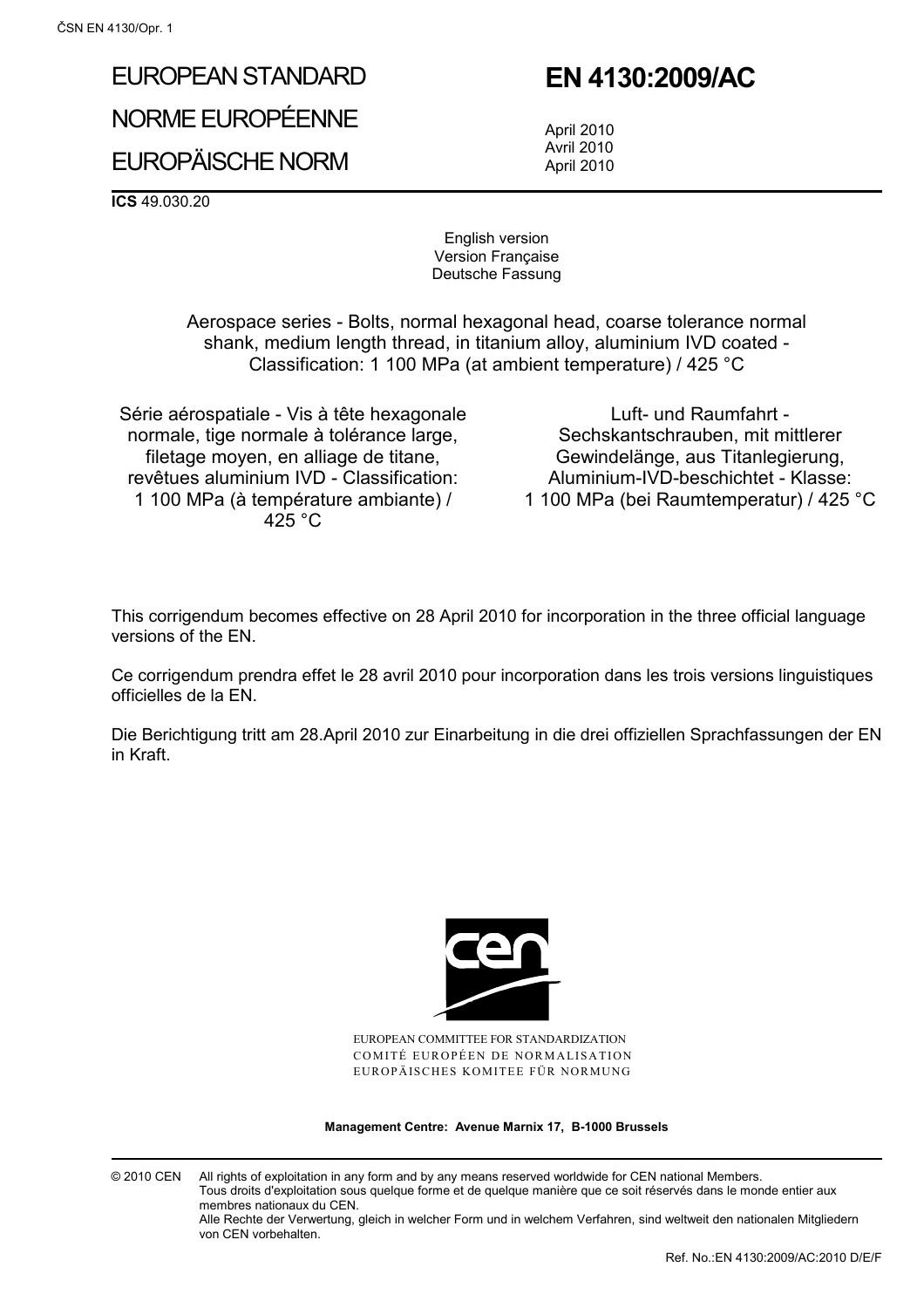#### EN 4130:2009/AC:2010 (E)

#### **Modification 1**  $\mathbf 1$

Replace Figure 1:"



" with the following: "





 $\mathbf 2$ 

 $\mathbf{u}$